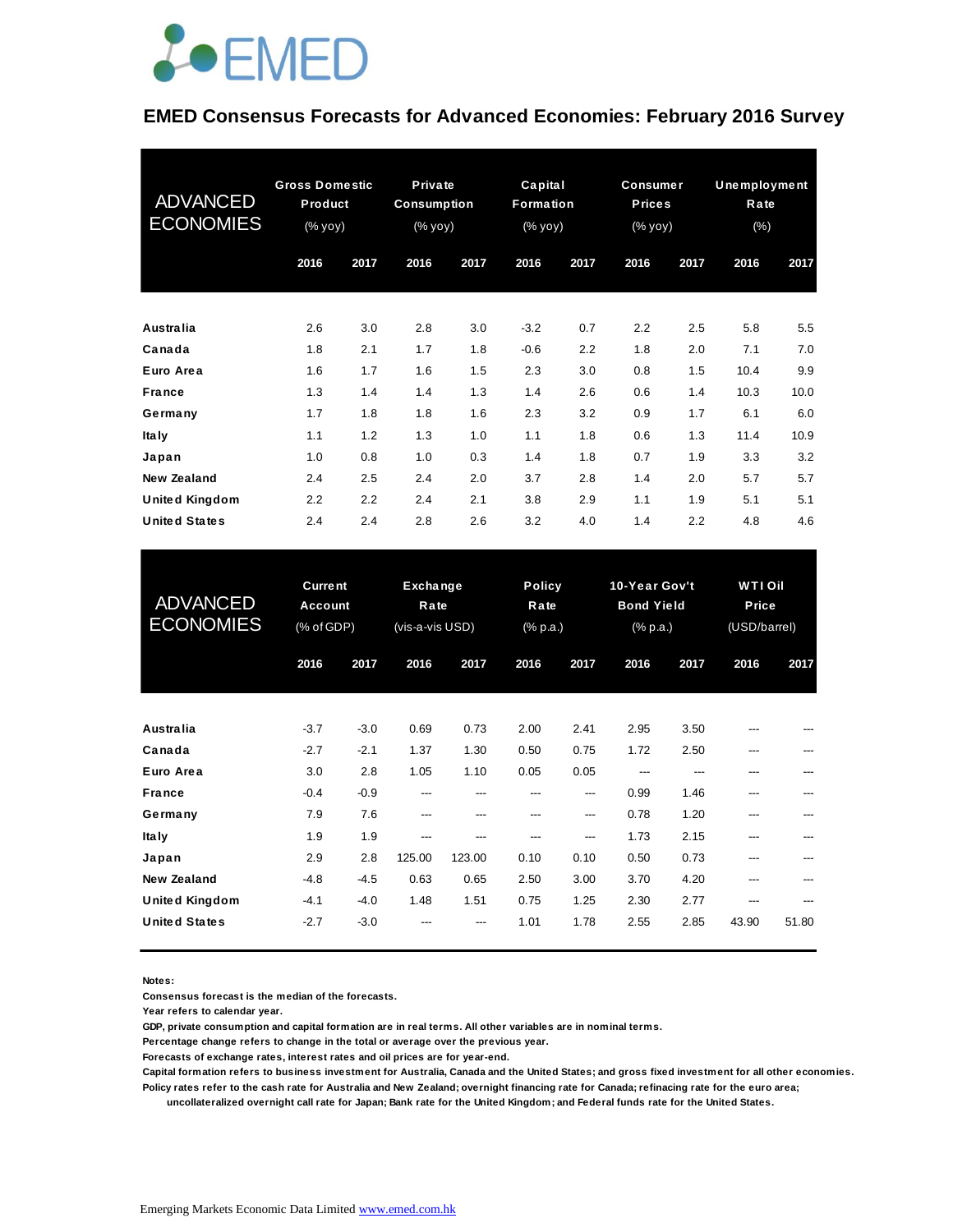

#### **EMED Consensus Forecasts for Emerging Markets: February 2016 Survey**

|                       | <b>Gross Domestic</b> |      | Private      |      | <b>Fixed</b> |        | Consumer             |      | <b>Unemployment</b> |          |
|-----------------------|-----------------------|------|--------------|------|--------------|--------|----------------------|------|---------------------|----------|
| <b>EMERGING</b>       | Product               |      | Consumption  |      | Investment   |        | <b>Prices</b>        |      | Rate                |          |
| <b>MARKETS</b>        | (% yoy)               |      | $(%$ (% yoy) |      | (% yoy)      |        | $(%$ $\sqrt{6}$ yoy) |      | $(\% )$             |          |
|                       | 2016                  | 2017 | 2016         | 2017 | 2016         | 2017   | 2016                 | 2017 | 2016                | 2017     |
|                       |                       |      |              |      |              |        |                      |      |                     |          |
|                       |                       |      |              |      |              |        |                      |      |                     |          |
| Argentina             | 0.0                   | 3.0  | 0.4          | 3.1  | $-0.5$       | 6.0    | 32.7                 | 18.1 | 7.7                 | 7.6      |
| <b>Brazil</b>         | $-2.7$                | 1.0  | $-3.4$       | 0.6  | $-9.9$       | $-0.5$ | 8.0                  | 6.0  | 9.5                 | 9.6      |
| Chile                 | 2.5                   | 3.0  | 2.9          | 2.5  | 2.1          | 2.9    | 3.7                  | 3.5  | 6.8                 | 7.2      |
| China                 | 6.5                   | 6.2  | 7.5          | 7.2  | 5.7          | 5.4    | 1.8                  | 2.2  | 4.1                 | 4.2      |
| Colombia              | 2.9                   | 3.3  | 3.0          | 3.4  | 3.0          | 4.7    | 5.0                  | 3.5  | 9.0                 | 8.8      |
| <b>Czech Republic</b> | 2.6                   | 2.6  | 2.7          | 2.2  | 4.4          | 3.9    | 1.0                  | 2.0  | 4.7                 | 4.4      |
| <b>Hong Kong</b>      | 2.4                   | 2.5  | 2.5          | 2.6  | 1.9          | 2.6    | 2.5                  | 2.5  | 3.4                 | 3.6      |
| Hungary               | 2.4                   | 2.5  | 2.7          | 2.3  | $-1.5$       | 3.0    | 1.8                  | 2.5  | 6.4                 | 5.8      |
| India                 | 7.5                   | 7.5  | 7.3          | 7.3  | 7.0          | 7.9    | 5.4                  | 5.4  | ---                 | $\cdots$ |
| Indonesia             | 5.1                   | 5.4  | 5.1          | 5.3  | 5.7          | 6.1    | 5.0                  | 4.8  | 5.7                 | 5.5      |
| Malaysia              | 4.5                   | 4.8  | 4.4          | 5.1  | 3.0          | 4.1    | 3.0                  | 3.0  | 3.1                 | 3.0      |
| <b>Mexico</b>         | 2.8                   | 3.0  | 2.8          | 3.0  | 4.6          | 5.0    | 3.3                  | 3.2  | 4.4                 | 4.1      |
| <b>Philippines</b>    | 6.0                   | 6.0  | 5.7          | 5.4  | 7.0          | 7.7    | 2.7                  | 3.0  | 6.7                 | 6.4      |
| Poland                | 3.5                   | 3.5  | 3.4          | 3.4  | 6.0          | 6.2    | 1.0                  | 1.9  | 8.2                 | 7.1      |
| Russia                | $-0.7$                | 1.3  | $-0.6$       | 0.4  | $-1.8$       | 0.7    | 8.5                  | 6.7  | 6.0                 | 5.9      |
| Singapore             | 2.5                   | 2.9  | 2.6          | 1.5  | 2.3          | 2.0    | 0.7                  | 1.5  | 2.3                 | 2.2      |
| South Korea           | 3.0                   | 3.0  | 2.6          | 2.1  | 4.2          | 3.0    | 1.5                  | 2.1  | 3.4                 | 3.4      |
| Taiwan                | 2.0                   | 2.8  | 2.3          | 3.0  | 2.6          | 3.1    | 1.0                  | 1.4  | 3.9                 | 3.9      |
| <b>Thailand</b>       | 3.2                   | 3.5  | 2.3          | 2.5  | 4.2          | 4.9    | 1.2                  | 2.0  | 1.0                 | 1.1      |
| Turkey                | 3.0                   | 3.4  | 2.9          | 3.8  | 2.3          | 4.9    | 7.8                  | 7.0  | 10.1                | 10.2     |

|                                   | Money                |                          | <b>Merchandise</b> |      | <b>Merchandise</b><br>Current |        |                |        | Exchange        |       |
|-----------------------------------|----------------------|--------------------------|--------------------|------|-------------------------------|--------|----------------|--------|-----------------|-------|
| <b>EMERGING</b><br><b>MARKETS</b> | <b>Supply M2</b>     |                          | <b>Exports</b>     |      | <b>Imports</b>                |        | <b>Account</b> |        | Rate            |       |
|                                   | $(%$ $\mathsf{yoy})$ |                          | $(%$ (% yoy)       |      | $(%$ (% yoy)                  |        | (% of GDP)     |        | (vis-a-vis USD) |       |
|                                   | 2016                 | 2017                     | 2016               | 2017 | 2016                          | 2017   | 2016           | 2017   | 2016            | 2017  |
|                                   |                      |                          |                    |      |                               |        |                |        |                 |       |
|                                   |                      |                          |                    |      |                               |        |                |        |                 |       |
| Argentina                         | 20.3                 | 20.6                     | 2.5                | 3.5  | 0.2                           | 4.6    | $-1.6$         | $-1.7$ | 15.54           | 17.79 |
| <b>Brazil</b>                     | 7.1                  | $- - -$                  | 3.2                | 3.7  | $-8.6$                        | $-1.5$ | $-2.7$         | $-2.6$ | 4.18            | 4.24  |
| Chile                             | 16.5                 | $\hspace{0.05cm} \ldots$ | 2.8                | 2.8  | 3.2                           | 2.7    | $-1.2$         | $-0.7$ | 710             | 680   |
| China                             | 11.5                 | 9.8                      | 4.1                | 5.0  | 2.4                           | 5.3    | 2.6            | 2.3    | 6.64            | 6.65  |
| Colombia                          | 12.6                 | 14.6                     | 1.6                | 5.6  | $-1.2$                        | 4.2    | $-5.6$         | $-4.8$ | 3400            | 3150  |
| <b>Czech Republic</b>             | ---                  | $\hspace{0.05cm} \ldots$ | 7.3                | 7.7  | 7.5                           | 8.6    | 0.4            | 0.4    | 26.2            | 24.8  |
| <b>Hong Kong</b>                  | 6.3                  | 7.5                      | 1.9                | 1.6  | 1.1                           | 1.5    | 1.6            | 2.0    | 7.76            | 7.78  |
| Hungary                           | 6.5                  | 4.6                      | 5.4                | 5.4  | 4.6                           | 5.1    | 4.2            | 5.0    | 299             | 287   |
| India                             | 12.5                 | 12.6                     | 3.2                | 4.5  | 5.6                           | 5.2    | $-1.4$         | $-1.5$ | 68.0            | 67.0  |
| Indonesia                         | 10.7                 | 9.0                      | 1.8                | 5.0  | 3.0                           | 6.0    | $-2.3$         | $-2.3$ | 14587           | 14501 |
| Malaysia                          | 7.6                  | 8.2                      | 2.3                | 6.1  | 1.6                           | 6.7    | 3.0            | 3.0    | 4.28            | 4.28  |
| <b>Mexico</b>                     | 11.4                 | 15.1                     | 4.2                | 4.8  | 4.2                           | 4.7    | $-2.7$         | $-2.5$ | 17.8            | 17.1  |
| <b>Philippines</b>                | 9.7                  | 10.0                     | 6.3                | 6.3  | 6.8                           | 6.2    | 3.6            | 3.3    | 48.0            | 48.8  |
| Poland                            | 9.3                  | 8.0                      | 5.0                | 5.8  | 5.6                           | 6.8    | $-0.8$         | $-1.5$ | 4.08            | 3.93  |
| Russia                            | 7.0                  | $\qquad \qquad \cdots$   | 1.0                | 0.5  | 3.3                           | 3.9    | 3.8            | 4.0    | 70.0            | 67.6  |
| <b>Singapore</b>                  | 3.0                  | 3.8                      | 2.2                | 2.8  | 2.5                           | 3.0    | 19.8           | 18.3   | 1.44            | 1.45  |
| South Korea                       | 7.4                  | 7.6                      | 1.8                | 3.9  | 1.9                           | 3.9    | 6.9            | 6.5    | 1225            | 1200  |
| Taiwan                            | 6.2                  | 4.5                      | 0.5                | 4.0  | 0.5                           | 3.9    | 13.1           | 12.6   | 33.6            | 33.5  |
| <b>Thailand</b>                   | 7.2                  | 5.9                      | 2.0                | 3.3  | 3.6                           | 4.9    | 4.4            | 3.5    | 37.0            | 37.0  |
| Turkey                            | 11.1                 | ---                      | 0.7                | 4.0  | 2.9                           | 5.0    | $-5.1$         | $-5.4$ | 3.14            | 3.24  |
|                                   |                      |                          |                    |      |                               |        |                |        |                 |       |

**Notes:** 

**Consensus forecast is the median of the forecasts.**

**Year refers to calendar year except for India for which fiscal year (April to March) is used.**

**GDP, private consumption and fixed investment are in real terms. All other variables are in nominal terms.**

**Percentage change refers to change in the total or average over the previous year, except for money supply growth which is** 

 **based on year-end figures.**

**Forecasts of exchange rates and interest rates are for year-end.**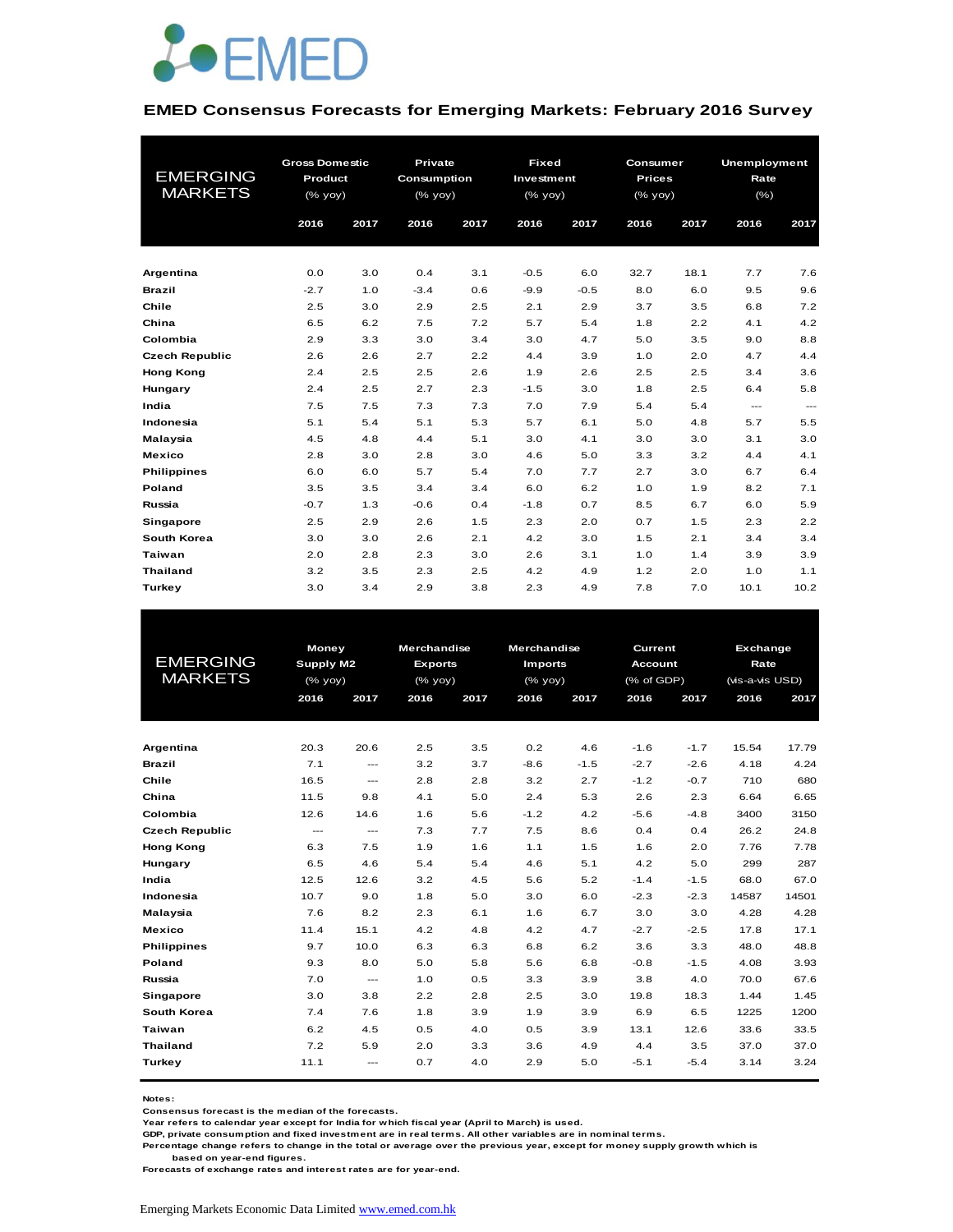

### **EMED Consensus Forecasts for the United States: February 2016 Survey**

| <b>UNITED STATES</b>             | <b>Gross Domestic</b><br>Product<br>(% yoy) |      | Consumer<br>Prices<br>(% yoy) |                  | <b>UNITED STATES</b>                | <b>Gross Domestic</b><br>Product<br>(% yoy) |                          | Consumer<br>Prices<br>(% yoy) |                          |
|----------------------------------|---------------------------------------------|------|-------------------------------|------------------|-------------------------------------|---------------------------------------------|--------------------------|-------------------------------|--------------------------|
|                                  | 2016                                        | 2017 | 2016                          | 2017             |                                     | 2016                                        | 2017                     | 2016                          | 2017                     |
| <b>ABN AMRO</b>                  | 2.0                                         | 2.1  | 1.6                           | 1.8              | Intesa Sanpaolo                     | 2.4                                         | 2.4                      | 0.0                           | 0.9                      |
| <b>Action Economics</b>          | 2.0                                         | 2.4  | 0.8                           | 2.0              | Invesco Ltd.                        | 2.6                                         | $\overline{\phantom{a}}$ | 1.7                           | $\overline{\phantom{a}}$ |
| <b>AIB Global Treasury</b>       | 2.3                                         | 2.4  | 0.7                           | 1.7              | <b>Kiel Institute</b>               | 2.8                                         | 3.0                      | 2.1                           | 2.4                      |
| Allianz                          | 2.3                                         | 2.3  | 1.1                           | 2.2              | <b>Mesirow Financial</b>            | 2.5                                         | ---                      | 1.5                           | ---                      |
| Asiya Investments                | 2.6                                         | 2.4  | 1.3                           | 1.9              | <b>Moody's Analytics</b>            | 2.3                                         | 3.1                      | 1.3                           | 3.1                      |
| <b>Bank Julius Baer</b>          | 2.0                                         | 2.2  | 1.4                           | 2.1              | <b>Mortgage Bankers Association</b> | 2.3                                         | 2.3                      | 1.5                           | 2.1                      |
| <b>Barclays Capital</b>          | 2.2                                         | 2.5  | 0.6                           | 2.3              | <b>NAR</b>                          | 1.4                                         | 2.8                      | 2.5                           | 3.1                      |
| <b>BayernLB</b>                  | 2.1                                         | 2.5  | 1.3                           | 2.1              | <b>National Bank of Canada</b>      | 2.0                                         | 2.0                      | 1.4                           | 2.2                      |
| <b>Berenberg Capital Markets</b> | 2.3                                         | 2.6  | 1.2                           | 2.1              | <b>Natixis</b>                      | 2.5                                         | $\overline{a}$           | 2.4                           | ---                      |
| <b>BMO Capital Markets</b>       | 2.2                                         | 2.3  | 1.4                           | 2.4              | <b>NIESR</b>                        | 2.5                                         | 2.7                      | 0.7                           | 1.7                      |
| <b>BNP Paribas</b>               | 2.0                                         | 1.9  | 1.8                           | 2.3              | <b>Northern Trust</b>               | 2.2                                         | ---                      | 1.0                           | ---                      |
| <b>Capital Economics</b>         | 2.5                                         | 2.0  | 1.1                           | 2.6              | <b>OCBC Bank</b>                    | 2.5                                         | 2.4                      | 1.8                           | 2.2                      |
| <b>CIBC World Markets</b>        | 2.3                                         | 2.1  | 1.5                           | 2.9              | <b>PNC</b>                          | 2.5                                         | 2.4                      | 1.9                           | 2.3                      |
| Citigroup                        | 2.2                                         | 2.5  | 1.1                           | 1.8              | Prometeia                           | 2.4                                         | 2.6                      | 1.2                           | 1.9                      |
| <b>Comerica Bank</b>             | 1.8                                         | 2.3  | 1.2                           | 2.4              | <b>Raymond James</b>                | 2.5                                         | 2.4                      | 1.4                           | 1.9                      |
| Commerzbank                      | 2.0                                         | 2.2  | 1.2                           | $2.2\phantom{0}$ | Royal Bank of Canada                | 2.3                                         | 2.7                      | 1.3                           | 2.5                      |
| <b>Credit Agricole</b>           | 2.4                                         | 2.3  | 1.3                           | 2.2              | <b>Schroders</b>                    | 2.4                                         | 2.1                      | 1.6                           | 2.1                      |
| <b>Credit Suisse</b>             | 2.4                                         | 2.4  | 0.1                           | 2.2              | Scotia Capital                      | 2.2                                         | 2.7                      | 2.2                           | 2.3                      |
| Daiwa Institute of Research      | 2.6                                         | ---  | 1.8                           | ---              | <b>Societe Generale</b>             | 2.4                                         | 2.7                      | 1.2                           | 3.4                      |
| Danske Bank                      | 2.5                                         | 2.4  | 1.6                           | 2.4              | <b>Standard &amp; Poor's</b>        | 2.4                                         | $\overline{\phantom{a}}$ | 1.7                           | $\overline{a}$           |
| <b>DBS Bank</b>                  | 2.2                                         | ---  | 1.3                           | ---              | <b>Standard Chartered</b>           | 1.0                                         | 1.3                      | 1.3                           | 1.2                      |
| Deka Bank                        | 2.5                                         | 2.3  | 1.6                           | 2.6              | <b>TD Economics</b>                 | 2.4                                         | 2.3                      | 1.8                           | 2.8                      |
| Desjardins                       | 2.4                                         | 2.7  | 0.9                           | 2.5              | <b>UOB</b>                          | 2.5                                         | ---                      | 2.5                           | ---                      |
| <b>DIW</b>                       | 2.6                                         | 2.6  | 1.7                           | 1.7              |                                     |                                             |                          |                               |                          |
| DnB NOR                          | 2.7                                         | ---  | 1.9                           | ---              |                                     |                                             |                          |                               |                          |
| <b>DZ Bank</b>                   | 2.0                                         | 2.4  | 1.1                           | 2.4              |                                     |                                             |                          |                               |                          |
| <b>Fannie Mae</b>                | 1.8                                         | 2.0  | 1.5                           | 2.2              | <b>CONSENSUS</b>                    |                                             |                          |                               |                          |
| <b>First Trust Advisors</b>      | 2.0                                         | 2.6  | 1.7                           | 2.7              | Median                              | 2.4                                         | 2.4                      | 1.4                           | 2.2                      |
| <b>Freddie Mac</b>               | 2.5                                         | 2.3  | 1.9                           | 1.9              | Mean                                | 2.3                                         | 2.4                      | 1.4                           | 2.2                      |
| Handelsbanken                    | 2.4                                         | 2.1  | 1.7                           | 2.0              | High                                | 2.8                                         | 3.1                      | 2.5                           | 3.4                      |
| <b>IFO Munich Institute</b>      | 2.5                                         | ---  | 1.1                           | ---              | Low                                 | 1.0                                         | 1.3                      | 0.0                           | 0.9                      |
| <b>ING</b>                       | 1.9                                         | 2.2  | 1.4                           | 2.2              | <b>Standard Deviation</b>           | 0.3                                         | 0.3                      | 0.5                           | 0.5                      |
| Continues in the next column     |                                             |      |                               |                  |                                     |                                             |                          |                               |                          |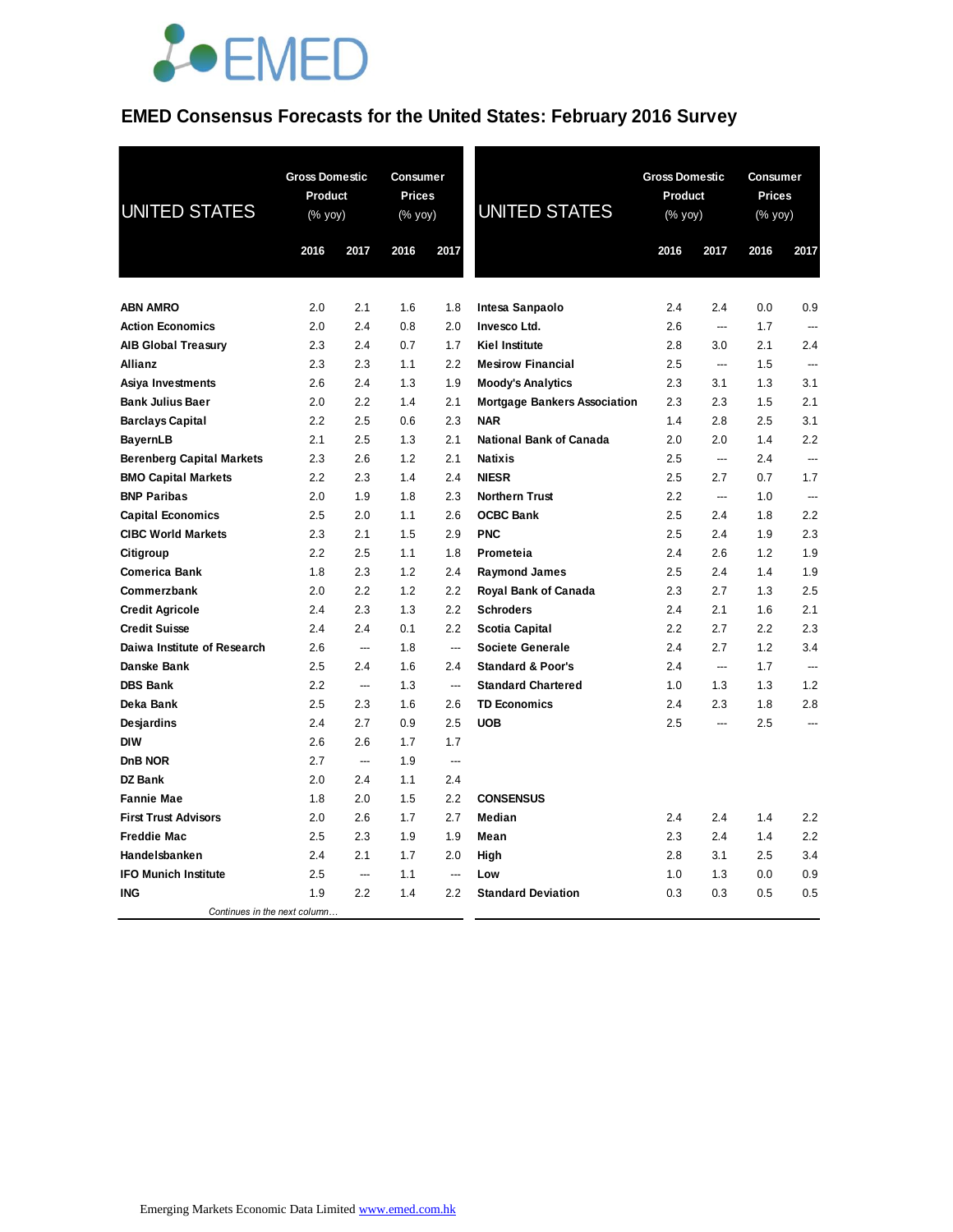# **JOEMED**

### **EMED Consensus Forecasts for the Euro Area: February 2016 Survey**

| <b>EURO AREA</b>                 | <b>Gross Domestic</b><br>Product<br>(% yoy) |                          | <b>Consumer</b><br><b>Prices</b><br>(% yoy) |      | <b>EURO AREA</b>            | <b>Gross Domestic</b><br>Product<br>(% yoy) |                | <b>Consumer</b><br><b>Prices</b><br>(% yoy) |                |
|----------------------------------|---------------------------------------------|--------------------------|---------------------------------------------|------|-----------------------------|---------------------------------------------|----------------|---------------------------------------------|----------------|
|                                  | 2016                                        | 2017                     | 2016                                        | 2017 |                             | 2016                                        | 2017           | 2016                                        | 2017           |
|                                  |                                             |                          |                                             |      |                             |                                             |                |                                             |                |
| <b>ABN AMRO</b>                  | 1.6                                         | 1.9                      | 0.2                                         | 1.7  | <b>ING</b>                  | 1.5                                         | 1.7            | 0.5                                         | 1.5            |
| <b>AIB Global Treasury</b>       | 1.7                                         | 1.8                      | 0.5                                         | 1.4  | Intesa Sanpaolo             | 1.5                                         | 1.5            | 0.0                                         | 0.4            |
| <b>Allianz</b>                   | 1.8                                         | 1.8                      | 0.4                                         | 1.6  | Invesco Ltd.                | 1.7                                         | $\overline{a}$ | 1.1                                         | $\overline{a}$ |
| Asiya Investments                | 1.7                                         | 1.8                      | 1.0                                         | 1.4  | <b>Kiel Institute</b>       | 1.7                                         | 2.0            | 1.0                                         | 1.7            |
| <b>Bank Julius Baer</b>          | 1.7                                         | 1.6                      | 0.7                                         | 1.1  | Monte Dei Paschi Di Siena   | 1.4                                         | ---            | 1.0                                         | $---$          |
| <b>Barclays Capital</b>          | 1.6                                         | 1.8                      | 0.1                                         | 1.3  | <b>Moody's Analytics</b>    | 1.9                                         | ---            | 1.4                                         | ---            |
| <b>BayernLB</b>                  | 1.5                                         | 1.3                      | 0.4                                         | 1.4  | <b>Natixis</b>              | 1.6                                         | ---            | 1.5                                         | ---            |
| <b>Berenberg Capital Markets</b> | 1.6                                         | 1.8                      | 0.6                                         | 1.5  | <b>NIESR</b>                | 1.5                                         | 1.9            | 0.3                                         | 1.5            |
| <b>BMO Capital Markets</b>       | 1.5                                         | 1.7                      | 0.8                                         | 1.4  | <b>OCBC Bank</b>            | 1.9                                         | 1.9            | 1.1                                         | 1.6            |
| <b>BNP Paribas</b>               | 1.5                                         | 1.8                      | 1.0                                         | 1.4  | Prometeia                   | 1.5                                         | 1.5            | 1.0                                         | 1.7            |
| <b>Capital Economics</b>         | 1.2                                         | 1.5                      | 0.5                                         | 1.5  | <b>Royal Bank of Canada</b> | 1.7                                         | 1.8            | 0.6                                         | 1.3            |
| Citigroup                        | 1.7                                         | 1.7                      | 0.3                                         | 1.5  | <b>Schroders</b>            | 1.5                                         | 1.6            | 1.3                                         | 1.6            |
| Commerzbank                      | 1.3                                         | 1.5                      | 0.3                                         | 1.6  | <b>Scotia Capital</b>       | 1.7                                         | 1.8            | 0.6                                         | 1.6            |
| <b>Credit Agricole</b>           | 1.6                                         | 1.6                      | 0.9                                         | 1.5  | <b>Societe Generale</b>     | 1.5                                         | 1.5            | 0.6                                         | 1.6            |
| <b>Credit Suisse</b>             | 1.9                                         | ---                      | 0.9                                         | ---  | <b>Standard Chartered</b>   | 1.9                                         | 1.9            | 0.6                                         | 2.1            |
| Danske Bank                      | 1.8                                         | 1.9                      | 0.4                                         | 0.0  | <b>TD Economics</b>         | 1.7                                         | 1.7            | 1.6                                         | 2.3            |
| <b>DBS Bank</b>                  | 1.4                                         | $\overline{a}$           | 0.8                                         | ---  | <b>UOB</b>                  | 1.7                                         | ---            | 1.1                                         | ---            |
| Deka Bank                        | 1.6                                         | 1.6                      | 0.8                                         | 1.6  |                             |                                             |                |                                             |                |
| <b>DIW</b>                       | 1.4                                         | 1.7                      | 0.7                                         | 1.2  |                             |                                             |                |                                             |                |
| DnB NOR                          | 1.2                                         | $\hspace{0.05cm} \ldots$ | 0.8                                         | ---  | <b>CONSENSUS</b>            |                                             |                |                                             |                |
| <b>DZ Bank</b>                   | 1.5                                         | 1.7                      | $-0.1$                                      | 1.5  | Median                      | 1.6                                         | 1.7            | 0.8                                         | 1.5            |
| <b>ETLA</b>                      | 1.7                                         | 1.7                      | 0.3                                         | 1.4  | Mean                        | 1.6                                         | 1.7            | 0.7                                         | 1.5            |
| <b>EUROFER</b>                   | 2.0                                         | 1.9                      | 0.9                                         | 1.5  | High                        | 2.0                                         | 2.0            | 1.6                                         | 2.3            |
| Handelsbanken                    | 1.6                                         | 1.5                      | 1.2                                         | 1.6  | Low                         | 1.2                                         | 1.3            | $-0.1$                                      | 0.0            |
| <b>IFO Munich Institute</b>      | 1.7                                         | ---                      | 0.9                                         | ---  | <b>Standard Deviation</b>   | 0.2                                         | 0.2            | 0.4                                         | 0.4            |
| Continues in the next column     |                                             |                          |                                             |      |                             |                                             |                |                                             |                |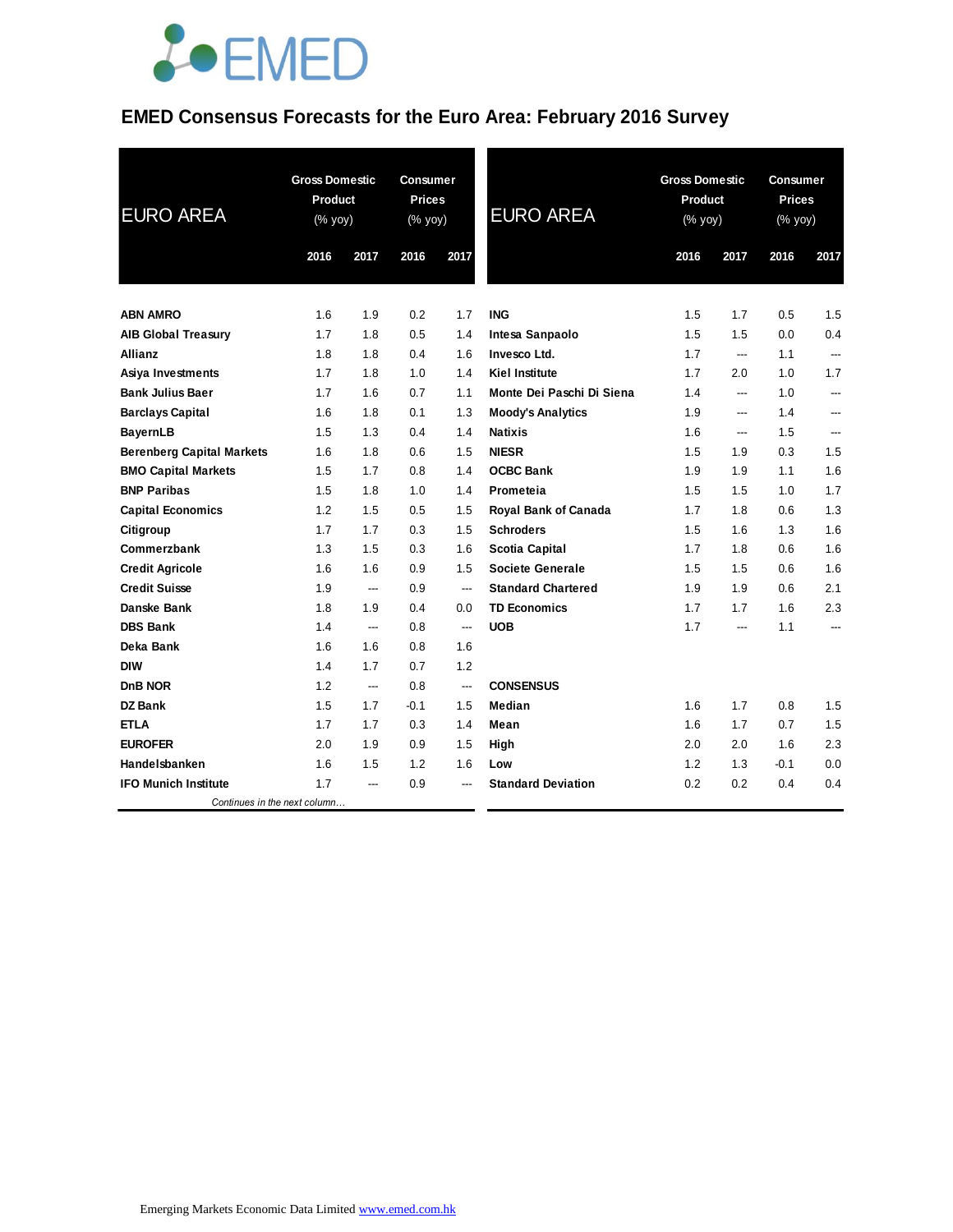# **JOEMED**

### **EMED Consensus Forecasts for Japan: February 2016 Survey**

| <b>JAPAN</b>                     | <b>Gross Domestic</b><br>Product<br>(% yoy) |                          | <b>Consumer</b><br><b>Prices</b><br>(% yoy) |                          | <b>JAPAN</b>              | <b>Gross Domestic</b><br>Product<br>(% yoy) |      | Consumer<br><b>Prices</b><br>(% yoy) |                |
|----------------------------------|---------------------------------------------|--------------------------|---------------------------------------------|--------------------------|---------------------------|---------------------------------------------|------|--------------------------------------|----------------|
|                                  | 2016                                        | 2017                     | 2016                                        | 2017                     |                           | 2016                                        | 2017 | 2016                                 | 2017           |
|                                  |                                             |                          |                                             |                          |                           |                                             |      |                                      |                |
| <b>ABN AMRO</b>                  | 1.0                                         | 0.6                      | 1.0                                         | 1.9                      | <b>ING</b>                | 0.9                                         | 0.6  | 0.5                                  | 2.4            |
| <b>AIB Global Treasury</b>       | 0.8                                         | 1.0                      | 0.2                                         | 0.5                      | Invesco Ltd.              | 1.3                                         | ---  | 0.8                                  | $---$          |
| Allianz                          | 1.2                                         | 0.9                      | 0.5                                         | 2.1                      | <b>JCER</b>               | 1.6                                         | ---  | 0.9                                  |                |
| Asiya Investments                | 0.8                                         | 0.8                      | 0.4                                         | 1.9                      | <b>Kiel Institute</b>     | 1.0                                         | 0.5  | 0.3                                  | 1.4            |
| <b>Bank Julius Baer</b>          | 1.1                                         | 0.9                      | 0.0                                         | 1.6                      | <b>Mizuho Securities</b>  | 1.5                                         | ---  | 2.1                                  | $\overline{a}$ |
| Bank of Tokyo-Mitsubishi UFJ     | 1.7                                         | $\overline{a}$           | 1.2                                         | $\overline{\phantom{a}}$ | <b>Moody's Analytics</b>  | 1.0                                         | ---  | 1.1                                  | ---            |
| <b>Barclays Capital</b>          | 0.5                                         | 1.1                      | 0.0                                         | 1.6                      | <b>Natixis</b>            | 1.4                                         | ---  | 1.3                                  | ---            |
| <b>BayernLB</b>                  | 0.8                                         | 0.3                      | 0.1                                         | 2.3                      | <b>NIESR</b>              | 1.0                                         | 1.2  | 0.0                                  | 0.7            |
| <b>Berenberg Capital Markets</b> | 1.0                                         | 0.7                      | 0.9                                         | 1.9                      | <b>OCBC Bank</b>          | 1.1                                         | 0.7  | 0.8                                  | 2.0            |
| <b>BMO Capital Markets</b>       | 1.0                                         | 0.5                      | 0.4                                         | 1.3                      | Prometeia                 | 1.3                                         | 1.1  | 0.6                                  | 1.0            |
| <b>BNP Paribas</b>               | 0.6                                         | 0.4                      | 0.7                                         | 2.5                      | <b>Schroders</b>          | 1.1                                         | 1.5  | 1.0                                  | 1.8            |
| <b>Capital Economics</b>         | 1.5                                         | 0.5                      | 0.5                                         | 2.5                      | <b>Scotia Capital</b>     | 1.1                                         | 0.8  | 1.0                                  | 1.5            |
| Citigroup                        | 0.7                                         | 0.4                      | 0.2                                         | 1.4                      | <b>Societe Generale</b>   | 1.7                                         | 1.0  | 0.6                                  | 2.3            |
| Commerzbank                      | 0.8                                         | 0.8                      | 0.6                                         | 1.8                      | <b>Standard Chartered</b> | 1.0                                         | 0.4  | 0.9                                  | 2.5            |
| <b>Credit Agricole</b>           | 1.2                                         | 0.8                      | 1.0                                         | 1.9                      | <b>TD Economics</b>       | 1.2                                         | 0.5  | 0.5                                  | 1.8            |
| <b>Credit Suisse</b>             | 0.8                                         | ---                      | 0.3                                         | ---                      | <b>UOB</b>                | 1.0                                         | ---  | 1.8                                  |                |
| Daiwa Institute of Research      | 1.5                                         | ---                      | 1.0                                         | ---                      |                           |                                             |      |                                      |                |
| Danske Bank                      | 1.4                                         | $\overline{\phantom{a}}$ | 1.6                                         | ---                      |                           |                                             |      |                                      |                |
| <b>DBS Bank</b>                  | 0.9                                         | $\overline{\phantom{a}}$ | 0.6                                         | ---                      | <b>CONSENSUS</b>          |                                             |      |                                      |                |
| Deka Bank                        | 1.2                                         | 0.6                      | 1.1                                         | 2.5                      | Median                    | 1.0                                         | 0.8  | 0.7                                  | 1.9            |
| <b>DIW</b>                       | 0.7                                         | 1.0                      | 0.4                                         | 1.0                      | Mean                      | 1.1                                         | 0.8  | 0.8                                  | 1.8            |
| DnB NOR                          | 1.5                                         | ---                      | 1.5                                         | ---                      | High                      | 1.7                                         | 1.5  | 2.1                                  | 2.6            |
| DZ Bank                          | 1.0                                         | 1.0                      | 0.6                                         | 2.6                      | Low                       | 0.5                                         | 0.3  | 0.0                                  | 0.5            |
| <b>IFO Munich Institute</b>      | 0.6                                         | ---                      | 1.2                                         | ---                      | <b>Standard Deviation</b> | 0.3                                         | 0.3  | 0.5                                  | 0.6            |
| Continues in the next column     |                                             |                          |                                             |                          |                           |                                             |      |                                      |                |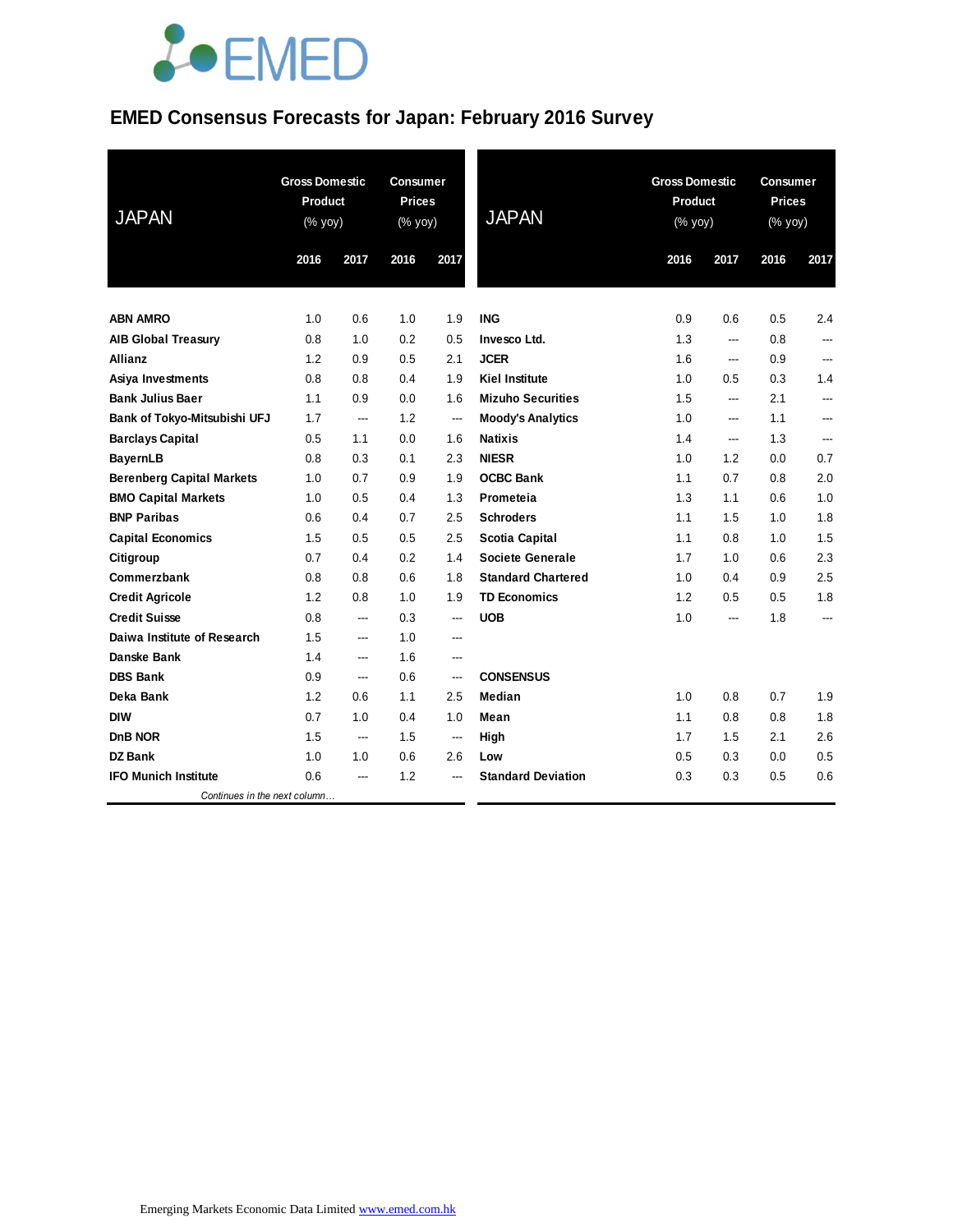

### **EMED Consensus Forecasts for China: February 2016 Survey**

| <b>CHINA</b>                     | <b>Gross Domestic</b><br><b>Product</b><br>(% yoy) |                | <b>Consumer</b><br><b>Prices</b><br>(% yoy) |                          | <b>CHINA</b>                  | <b>Gross Domestic</b><br>Product<br>(% yoy) |                          | <b>Consumer</b><br><b>Prices</b><br>(% yoy) |                          |
|----------------------------------|----------------------------------------------------|----------------|---------------------------------------------|--------------------------|-------------------------------|---------------------------------------------|--------------------------|---------------------------------------------|--------------------------|
|                                  | 2016                                               | 2017           | 2016                                        | 2017                     |                               | 2016                                        | 2017                     | 2016                                        | 2017                     |
|                                  |                                                    |                |                                             |                          |                               |                                             |                          |                                             |                          |
| <b>ABN AMRO</b>                  | 6.5                                                | 6.0            | 2.0                                         | 2.5                      | <b>IFO Munich Institute</b>   | 6.6                                         | ---                      | 2.2                                         | ---                      |
| Allianz                          | 6.5                                                | 6.0            | 2.2                                         | 2.7                      | <b>ING</b>                    | 6.5                                         | 6.5                      | 1.5                                         | 1.5                      |
| <b>ANZ</b>                       | 8.1                                                | ---            | 4.0                                         | ---                      | Intesa Sanpaolo               | 6.3                                         | 6.1                      | 1.8                                         | 2.2                      |
| Asiya Investments                | 6.8                                                | 6.5            | 1.9                                         | 2.3                      | Invesco Ltd.                  | 6.5                                         | ---                      | 1.9                                         | ---                      |
| <b>Bank Julius Baer</b>          | 5.7                                                | 5.5            | 1.3                                         | 1.9                      | JP Morgan                     | 6.6                                         | ---                      | 1.7                                         | ---                      |
| <b>Bank of East Asia</b>         | 6.7                                                | $\overline{a}$ | 1.5                                         | ---                      | <b>Kiel Institute</b>         | 6.5                                         | ---                      | 1.7                                         | ---                      |
| <b>Barclays Capital</b>          | 6.0                                                | 5.8            | 1.6                                         | 1.8                      | <b>Moody's Analytics</b>      | 6.5                                         | ---                      | 3.1                                         | ---                      |
| <b>BayernLB</b>                  | 6.3                                                | 6.0            | 1.8                                         | 2.0                      | <b>Natixis</b>                | 6.9                                         | ---                      | 2.4                                         | ---                      |
| <b>Berenberg Capital Markets</b> | 6.5                                                | 6.1            | 2.2                                         | 2.3                      | <b>NIESR</b>                  | 6.5                                         | 6.3                      | 1.1                                         | 1.9                      |
| <b>BMO Capital Markets</b>       | 6.5                                                | 6.0            | 1.5                                         | 1.6                      | <b>OCBC Bank</b>              | 6.7                                         | 6.2                      | 1.6                                         | 2.0                      |
| <b>BNP Paribas</b>               | 6.5                                                | 6.7            | 2.2                                         | 2.7                      | <b>Royal Bank of Scotland</b> | 6.4                                         | ---                      | 1.5                                         | ---                      |
| <b>Capital Economics</b>         | 6.8                                                | 6.5            | 2.5                                         | 2.5                      | <b>Schroders</b>              | 6.3                                         | 6.2                      | 1.9                                         | 2.1                      |
| Citigroup                        | 6.3                                                | 6.0            | 1.7                                         | 1.8                      | <b>Scotia Capital</b>         | 6.4                                         | 6.2                      | 2.0                                         | 2.4                      |
| Commerzbank                      | 6.3                                                | 6.0            | 1.5                                         | 2.0                      | <b>Societe Generale</b>       | 6.0                                         | 6.0                      | 2.0                                         | 2.4                      |
| <b>Credit Agricole</b>           | 6.5                                                | 6.5            | 1.8                                         | 2.4                      | <b>Standard Chartered</b>     | 6.8                                         | 6.7                      | 1.7                                         | 2.4                      |
| <b>Credit Suisse</b>             | 6.5                                                | ---            | 1.3                                         | $\overline{\phantom{a}}$ | <b>UOB</b>                    | 6.8                                         | $\overline{\phantom{a}}$ | 1.5                                         | $\overline{\phantom{a}}$ |
| Daiwa Institute of Research      | 6.5                                                | 6.0            | $-0.5$                                      | $-0.7$                   |                               |                                             |                          |                                             |                          |
| Danske Bank                      | 6.7                                                | 6.6            | 2.3                                         | 2.0                      |                               |                                             |                          |                                             |                          |
| <b>DBS Bank</b>                  | 6.5                                                | ---            | 1.5                                         | ---                      | <b>CONSENSUS</b>              |                                             |                          |                                             |                          |
| Deka Bank                        | 6.5                                                | 6.4            | 1.8                                         | 2.2                      | Median                        | 6.5                                         | 6.2                      | 1.8                                         | 2.2                      |
| <b>DIW</b>                       | 6.5                                                | 6.3            | $-0.4$                                      | 2.9                      | Mean                          | 6.5                                         | 6.2                      | 1.8                                         | 2.1                      |
| DnB NOR                          | 6.2                                                | ---            | 2.8                                         | ---                      | High                          | 8.1                                         | 6.7                      | 4.0                                         | 2.9                      |
| <b>DZ Bank</b>                   | 6.5                                                | 6.0            | 1.7                                         | 2.5                      | Low                           | 5.7                                         | 5.5                      | $-0.5$                                      | $-0.7$                   |
| <b>ICBC</b> International        | 6.8                                                | 6.6            | 1.7                                         | 2.0                      | <b>Standard Deviation</b>     | 0.3                                         | 0.3                      | 0.7                                         | 0.7                      |
| Continues in the next column     |                                                    |                |                                             |                          |                               |                                             |                          |                                             |                          |